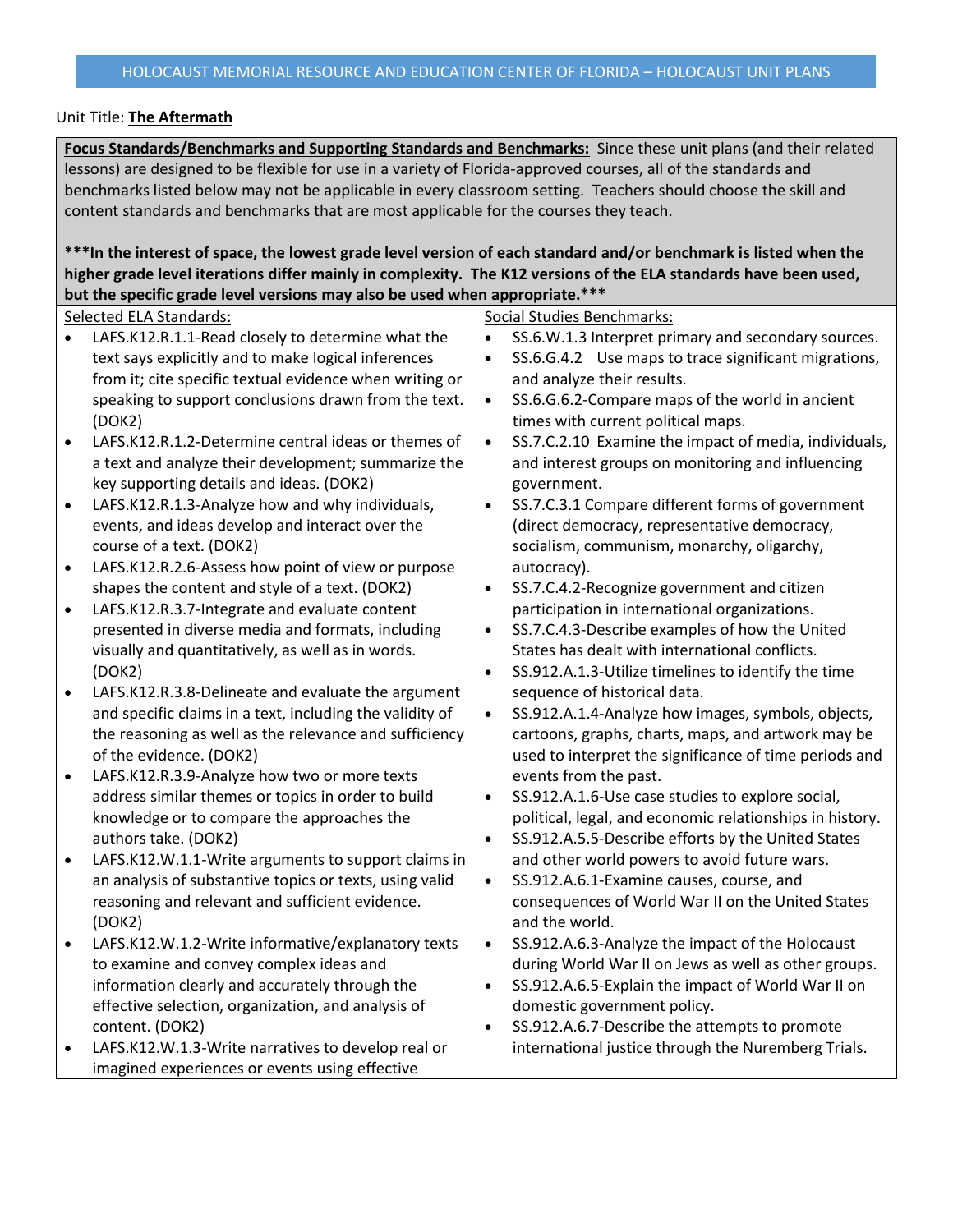## Unit Title: **The Aftermath**

technique, well-chosen details, and well-structured event sequences. (DOK3)

- LAFS.K12.W.3.7-Conduct short as well as more sustained research projects based on focused questions, demonstrating understanding of the subject under investigation. (DOK2)
- LAFS.K12.W.3.8-Gather relevant information from multiple print and digital sources, assess the credibility and accuracy of each source, and integrate the information while avoiding plagiarism. (DOK2)
- LAFS.K12.W.3.9-Draw evidence from literary or informational texts to support analysis, reflection, and research. (DOK3)
- LAFS.K12.W.4.10-Write routinely over extended time frames (time for research, reflection, and revision) and shorter time frames (a single sitting or a day or two) for a range of tasks, purposes, and audiences. (DOK2)
- LAFS.K12.SL.1.1-Prepare for and participate effectively in a range of conversations and collaborations with diverse partners, building on others' ideas and expressing their own clearly and persuasively. (DOK2)
- LAFS.K12.SL.1.2-Integrate and evaluate information presented in diverse media and formats, including visually, quantitatively, and orally. (DOK2)
- LAFS.K12.SL.1.3-Evaluate a speaker's point of view, reasoning, and use of evidence and rhetoric. (DOK2)
- LAFS.K12.SL.2.4-Present information, findings, and supporting evidence such that listeners can follow the line of reasoning and the organization, development, and style are appropriate to task, purpose, and audience. (DOK2)
- LAFS.K12.SL.2.5-Make strategic use of digital media and visual displays of data to express information and enhance understanding of presentations. (DOK2)
- LAFS.K12.L.3.6-Acquire and use accurately a range of general academic and domain-specific words and phrases sufficient for reading, writing, speaking, and listening at the college and career readiness level; demonstrate independence in gathering vocabulary knowledge when encountering an unknown term important to comprehension or expression. (DOK2)

Literacy Standards for Social Studies/History:

- SS.912.A.6.9-Describe the rationale for the formation of the United Nations, including the contribution of Mary McLeod Bethune.
- SS.912.A.7.12-Analyze political, economic, and social concerns that emerged at the end of the 20th century and into the 21st century.
- SS.912.A.7.16-Examine changes in immigration policy and attitudes toward immigration since 1950.

• SS.912.G.2.3-Use geographic terms and tools to analyze case studies of regional issues in different parts of the world that have critical economic, physical, or political ramifications.

- SS.912.G.2.4-Use geographic terms and tools to analyze case studies of how selected regions change over time.
- SS.912.G.4.1-Interpret population growth and other demographic data for any given place.
- SS.912.G.4.2-Use geographic terms and tools to analyze the push/pull factors contributing to human migration within and among places.
- SS.912.G.4.3-Use geographic terms and tools to analyze the effects of migration both on the place of origin and destination, including border areas.
- SS.912.G.4.9-Use political maps to describe the change in boundaries and governments within continents over time.
- SS.912.G.6.4-Translate narratives about places and events into graphic representations.
- SS.912.P.9.2-Describe the relationship between attitudes (implicit and explicit) and behavior.
- SS.912.P.9.3-Identify persuasive methods used to change attitudes.
- SS.912.P.9.6-Describe how group dynamics influence behavior.
- SS.912.P.9.8-Discuss the nature and effects of stereotyping, prejudice, and discrimination.
- SS.912.P.10.3-Discuss the relationship between culture and conceptions of self and identity.
- SS.912.S.4.13 Investigate and compare the ideas about citizenship and cultural participation of social groups from the past with those of the present community.
- SS.912.S.8.7-Define propaganda and discuss the methods of propaganda and discuss the methods of propaganda used to influence social behavior.